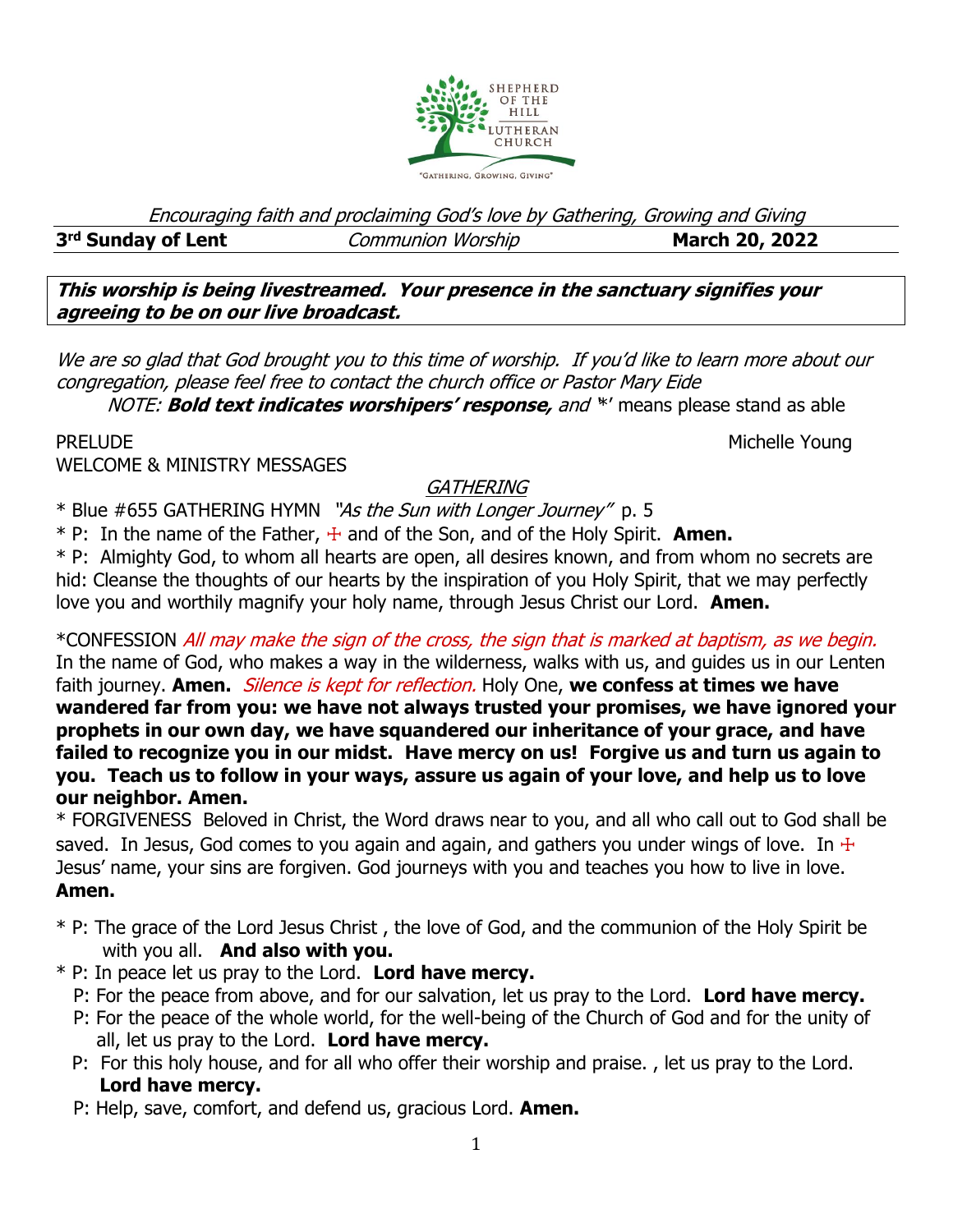**\*** PRAYER OF THE DAY Eternal God**, your kingdom has broken into our troubled world through the life, death, and resurrection of your Son. Help us to hear your word and obey it, and bring your saving love to fruition in our lives, through Jesus Christ, our Savior and Lord, who lives and reigns with you and the Holy Spirit, one God, now and forever.** Amen.

### **GROWING**

To those who have experienced long years in exile, the return to their homeland is a celebration of abundant life. God calls them into an everlasting covenant of love. Those who return to God will enjoy new life and forgiveness, because God's ways are not our ways. First A reading from the Book of the Prophet Isaiah, chapter 55, beginning at verse 1.

 $1$ Ho, everyone who thirsts, come to the waters; and you that have no money,

come, buy and eat! Come, buy wine and milk without money and without price. <sup>2</sup>Why do you spend your money for that which is not bread, and your labor for that which does not satisfy? Listen carefully to me, and eat what is good, and delight yourselves in rich food.  $3$ Incline your ear, and come to me; listen, so that you may live. I will make with you an everlasting covenant, my steadfast, sure love for David. <sup>4</sup>See, I made him a witness to the peoples, a leader and commander for the peoples. <sup>5</sup>See, you shall call nations that you do not know, and nations that do not know you shall run to you, because of the LORD your God, the Holy One of Israel, for he has glorified you.  $6$ Seek the Lorp while he may be found, call upon him while he is near; <sup>7</sup> let the wicked forsake their way, and the unrighteous their thoughts; let them return to the LORD, that he may have mercy on them, and to our God, for he will abundantly pardon.  $8$ For my thoughts are not your thoughts, nor are your ways my ways, says the Lorp.  $9$ For as the heavens are higher than the earth, so are my ways higher than your ways and my thoughts than your thoughts.

The word of the Lord. **Thanks be to God.**

Asked about current tragic events, Jesus turns a lesson about whether suffering is deserved into a hard call to obedience. He then tells a parable that holds out hope that the timeline for ultimate judgment will be tempered by patience. Gospel: Luke 13:1-9

 $1$ At that very time there were some present who told [Jesus] about the Galileans whose blood Pilate had mingled with their sacrifices.<sup>2</sup>[Jesus] asked them, "Do you think that because these Galileans suffered in this way they were worse sinners than all other Galileans?<sup>3</sup>No, I tell you; but unless you repent, you will all perish as they did. <sup>4</sup>Or those eighteen who were killed when the tower of Siloam fell on them—do you think that they were worse offenders than all the others living in Jerusalem?  $5$ No, I tell you; but unless you repent, you will all perish just as they did."

<sup>6</sup>Then he told this parable: "A man had a fig tree planted in his vineyard; and he came looking for fruit on it and found none. <sup>7</sup>So he said to the gardener, 'See here! For three years I have come looking for fruit on this fig tree, and still I find none. Cut it down! Why should it be wasting the soil?'  $8$ He replied, `Sir, let it alone for one more year, until I dig around it and put manure on it.  $9$ If it bears fruit next year, well and good; but if not, you can cut it down.'" The Gospel of the Lord. Praise to **you O Christ.**

## \*[Blue#766](https://members.sundaysandseasons.com/Music/Index/2021-1-31/2182) HYMN OF THE DAY "We Come to the Hungry Feast" p. 5

Until 2 years ago, most of us had never lived in a time when we heard of how worldwide so many people died from an illness. Such an experience reminded us that none of us is promised tomorrow. What ONE area in your life do you feel you need to 'repent/turn back towards God'? One thought, habit/behavior, regret, grudge, hate, anger, or prejudice do you need to 'prune' from our life?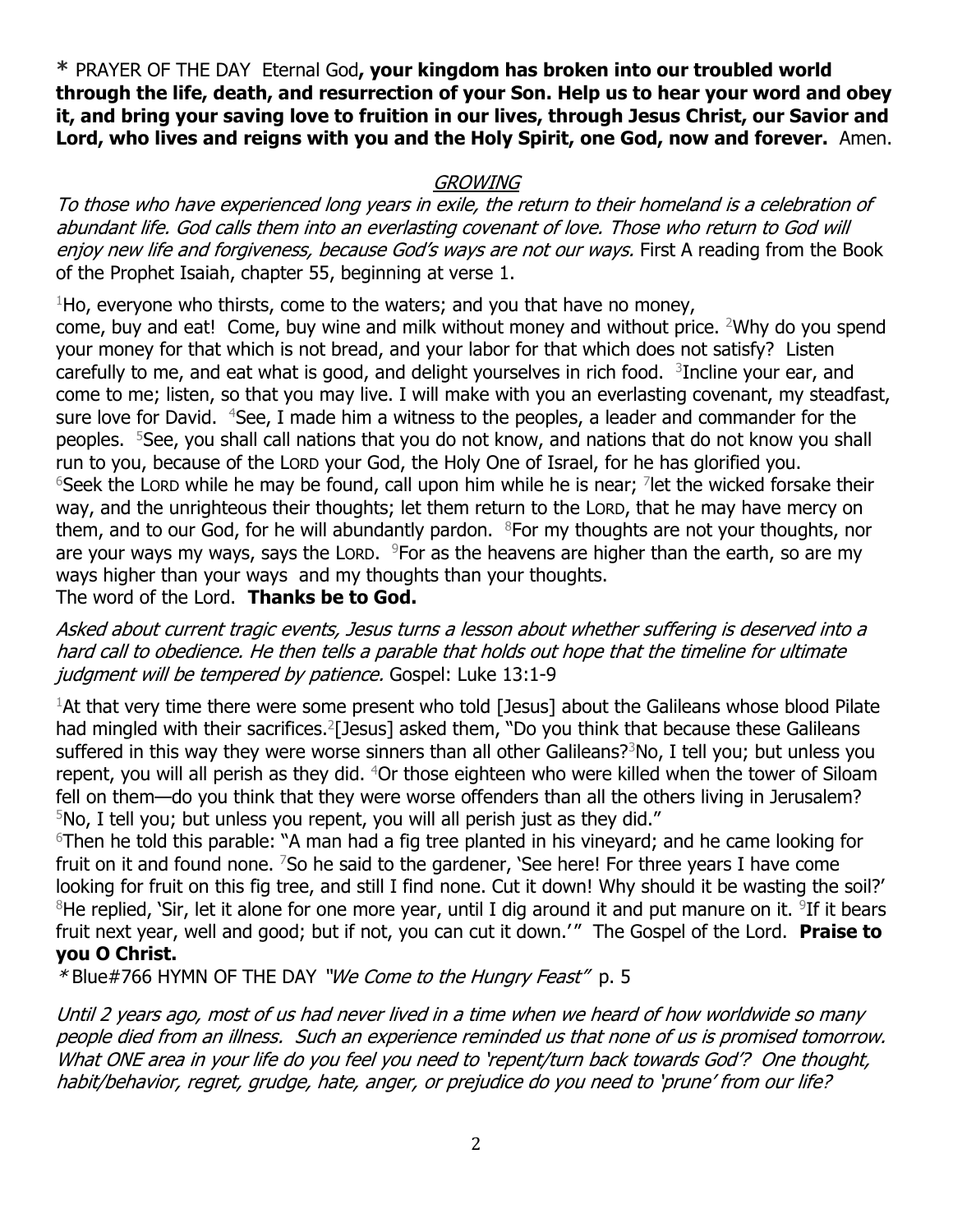#### **GIVING**

\*THE APOSTLES' CREED (professed together)

**I believe in God, the Father almighty, creator of heaven and earth. I believe in Jesus Christ, his only Son, our Lord. He was conceived by the power of the Holy Spirit and born of the virgin Mary.**

**He suffered under Pontius Pilate, was crucified, died, and was buried. He descended into hell.\* On the third day he rose again. He ascended into heaven, and is seated at the right hand of the Father. He will come again to judge the living and the dead. I believe in the Holy Spirit, the holy catholic Church, the communion of saints, the forgiveness of sins, the resurrection of the body, and the life everlasting. Amen**  $*$  Or, He descended to the dead.

**\*** PRAYERS AND PETITIONS (Pastor: Merciful God, **ALL: receive our prayer.)**

**\*** OFFERING PRAYERGod, **there's nowhere we can go where you aren't already waiting: in the farmyards, schoolyards, health facilities, in the places where we live and work, and most especially at the communion table, where your Son has promised to meet us; where he is both Host and Meal. Reveal yourself to us now. Amen.** 

"'You Are Here' Offering Prayer for Sundays in Lent" © 2021 by Barn Geese Worship. Used by permission of Barn Geese Worship. Adapted by Pastor Mary Eide

NOTE: Giving to support God's ministry at Shepherd of the Hill can be mailed to (Mailing address: 207 University St., Elk Mound, WI 54739 – OR – by going on our website (**www.sothem.org**) to **GIVE** tab to make a one time or reoccurring donation. Setting up an account with GivePlus is easy!

\* GREAT THANKSGIVING The Lord be with you. **And also with you.** Lift up your hearts. **We lift them to the Lord.**

 Let us give thanks to the Lord our God. **It is right to give our thanks and praise** \* WORDS OF INSTITUTION

\* LORD'S PRAYER **Our Father, who art in heaven, hallowed be thy name; thy kingdom come; thy will be done; on earth as it is in heaven. Give us this day our daily bread. And forgive us our trespasses, as we forgive those who trespass against us. And lead us not into temptation; but deliver us from evil. For thine is the kingdom, the power and the glory, for ever and ever. Amen**

\* MEAL INVITATION Here is food and drink for the journey. Take and be filled.

HOLY COMMUNION – All who are baptized and believe in the real presence of Jesus Christ in the bread and wine are welcome to commune with us. Gluten-free wafers available, and give "thumbs up" for grape juice. Children who do not yet receive Holy Communion may come forward for a blessing.

\*PRAYER AFTER COMMUNION Blessed Jesus, in this rich meal of grace, you have fed us with your body, the bread of life. Now send us forth to bear your life-giving hope to a world in need. **Amen.** \* ANNOUNCEMENTS/BLESSING Go with the blessing of God. Remember that this blessing is with you, no matter the places to which you are called. Be blessed by the name of God  $\pm$ , who inspires, inhabits, and ignites us, today and every day. **Amen.** "You Are Here' Sending Prayer for Sundays in Lent" © 2021 by Barn Geese Worship. Used by permission of Barn Geese Worship. Adapted by Pastor Mary Eide

\* [Blue#699](https://members.sundaysandseasons.com/Music/Index/2021-1-31/2182) SENDING HYMN "*"Blessed Assurance"* p. 6

**\*** DISMISSALGo in peace. Jesus meets you on the way. **Thanks be to God.**

\* POSTLUDE Michelle Young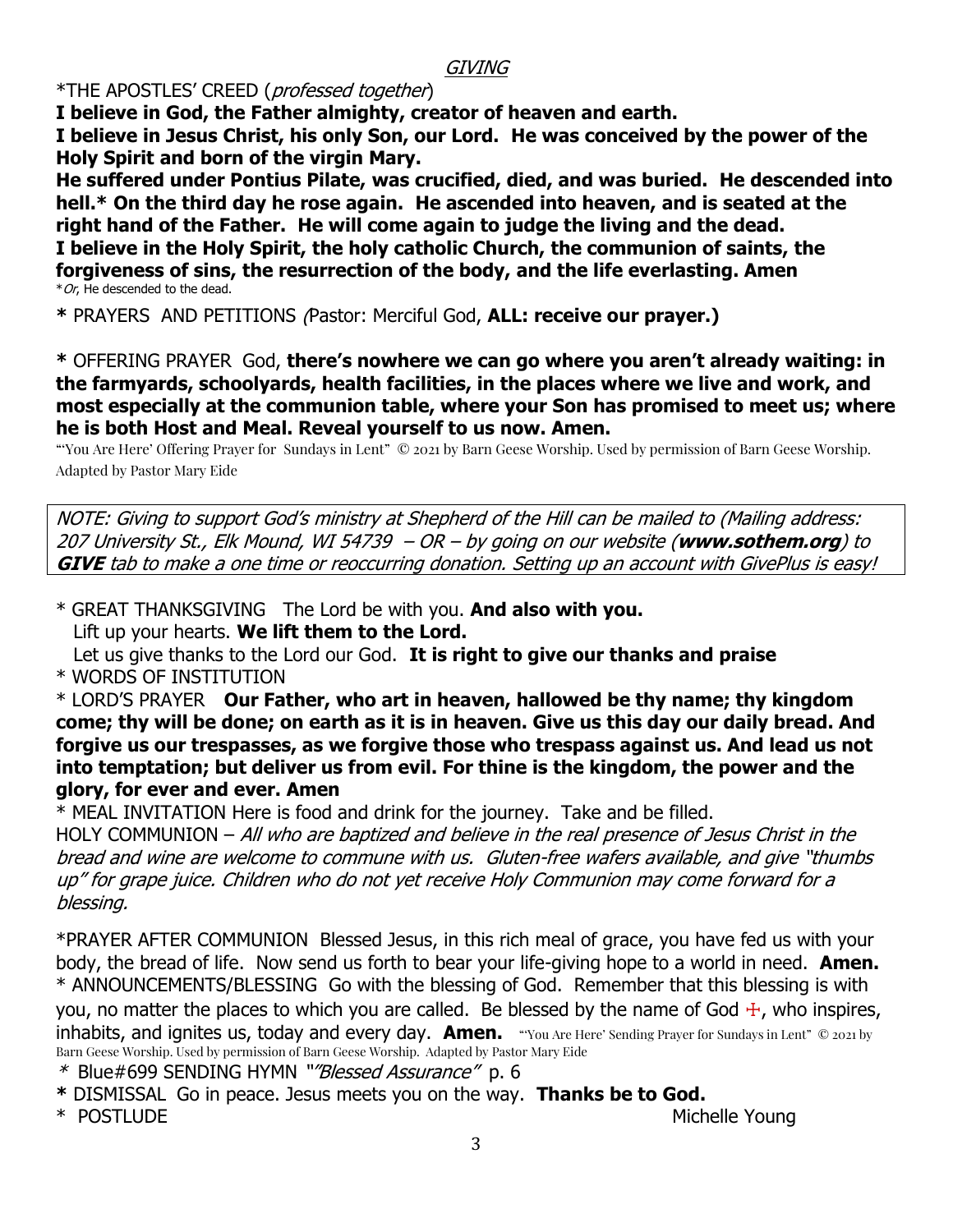**SCHEDULE** 

| 8:45am             | - NO Sunday School                       |
|--------------------|------------------------------------------|
| 10:00am            | - Worship w/Communion                    |
| 7pm                | - AA Meeting                             |
| $4-6$ pm           | - Food Pantry                            |
| 7pm                | - Grief Share                            |
| 10am               | - Bible Study on "The Kingdom of God"    |
| 6pm                | - Soup Supper                            |
| 7pm                | - Holden Evening Prayer Service          |
| 10am-Noon          | - Food Pantry                            |
| 10:00am            | - Worship                                |
| 11:00am            | - Fellowship-Bob & Linda Dempski hosting |
| 6:00 <sub>pm</sub> | - AA Pizza Party                         |
| 6:30 <sub>pm</sub> | - Church Council Meeting                 |
|                    |                                          |

#### ANNOUNCEMENTS

ADULT BIBLE STUDY **Wednesday, 3/23 10am** in the basement. We will be studying about **the kingdom of God**…one of Jesus' most talked of topics! On 3/23 we will be working our way through Lesson #2 of 4. Copies of the first 2 parts of the 4-part study can be found at church or emailed to you. There are also online videos from the author, Mark Allan Powell, to help introduce himself and the lesson. They can be found at<https://www.gathermagazine.org/resources/>

## HOLDEN EVENING PRAYER SINGERS needed for Wednesdays in Lent

GIVE OF YOUR TREASURE OF TIME…TO FEED THE HUNGRY Sunday, **April 3rd** our congregation will be making the **Community Table** meal in Eau Claire. We need 5-6 people at both shifts (1-3pm and 3-5pm) Sign up at church or contact **Holly Sweeney** if you are interested. **715-456-6960** 

The **Elk Mound Community Food Pantry is looking for some donations**: Canned Carrots, Stewed Tomatoes, Soups (NOT tomato or cream of mushroom), Fruit cocktail, Chicken and Beef Broth, Ramen, Stuffing, Suddenly Salad, Juices, Meat, Toothpaste, Deodorant, Soap. These Items can be dropped off during Food Pantry Hours (Tues, 4-6p, Fri 10a-12P), on Sunday Mornings, or by calling at 715-879-5115.

YOUR SUNDAY SCHOOL STAFF have fund plans for a large group gathering for all students (and others who want to join them) for **APRIL 10th Palm Sunday, beginning at 8:45am.**

**Shepherd of the Hill Lutheran Church 207 University Street, Elk Mound, WI 54739** Office Phone: 715-879-5115 Email: [sothlc@sothem.org](mailto:sothlc@sothem.org) Website [www.sothem.org](http://www.sothem.org/) Find us on Facebook, too! Pastor Mary Eide (H) 715-309-4065 [meide@luthersem.edu](mailto:meide@luthersem.edu) Custodian, Terry Stamm 715-379-3728 Sunday School Coordinators: Jaime Folczyk [mjfolczyk@yahoo.com](mailto:mjfolczyk@yahoo.com) and Holly Sweeney [hollysweeney65@gmail.com](mailto:hollysweeney65@gmail.com) Financial Secretary: Barb Vadnais [barbvadnais1@gmail.com](mailto:barbvadnais1@gmail.com)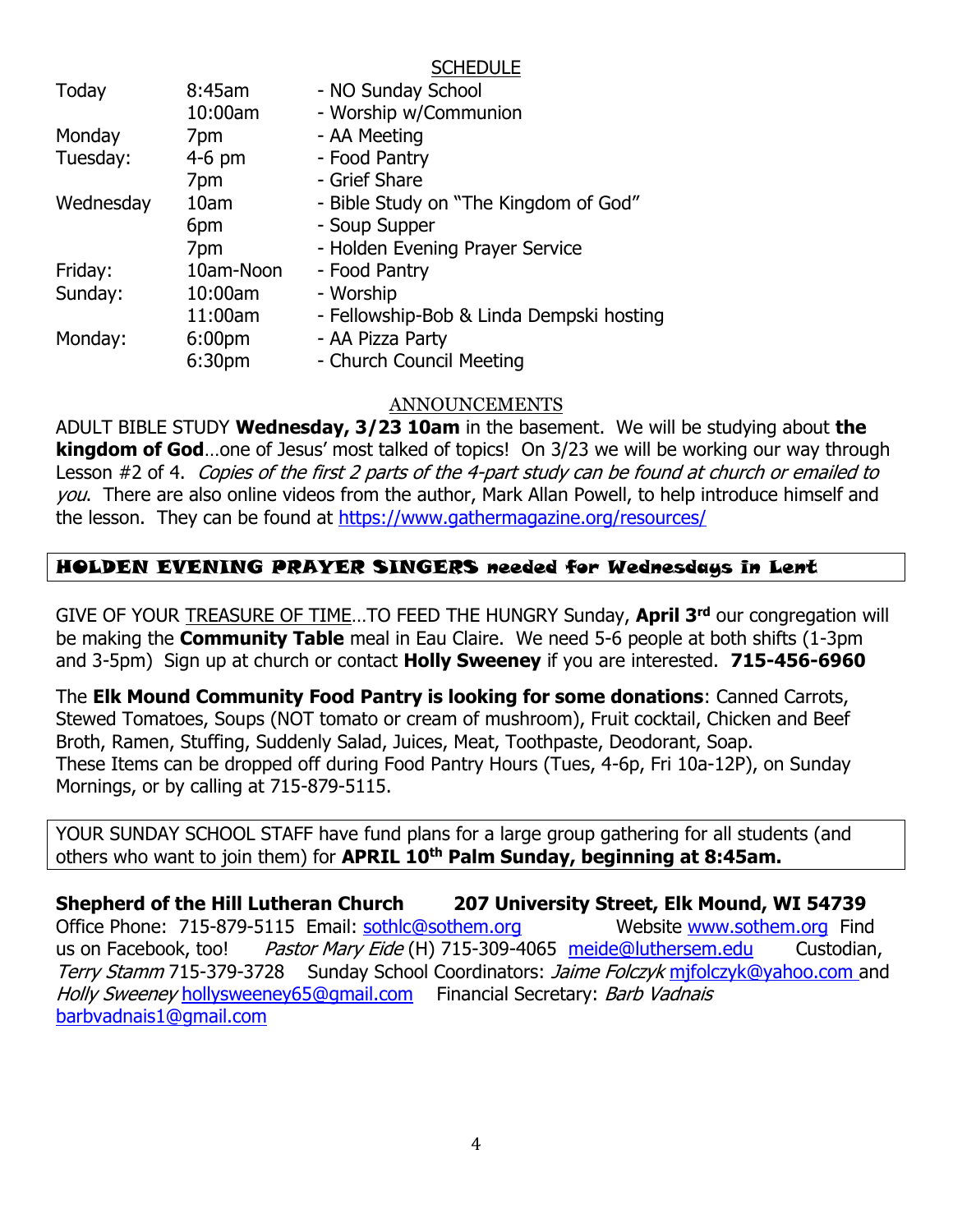# As the Sun with Longer Journey



Text: John Patrick Earls, osв, b. 1935<br>Music: NAGEL, Carl F. Schalk, b. 1929<br>Text © 1981 Order of Saint Benedict, admin. Liturgical Press, Collegeville, MN 56321. www.litpress.org. All rights reserved. Used by permission. Music © 1995 Augsburg Fortress.

Duplication in any form prohibited without permission or valid license from copyright administrator.



Text: Ray Makeever, b. 1943<br>Music: HUNGRY FEAST, Ray Makeever<br>Text and music © 1982 Ray Makeever, admin. Augsburg Fortress.

Duplication in any form prohibited without permission or valid license from copyright administrator